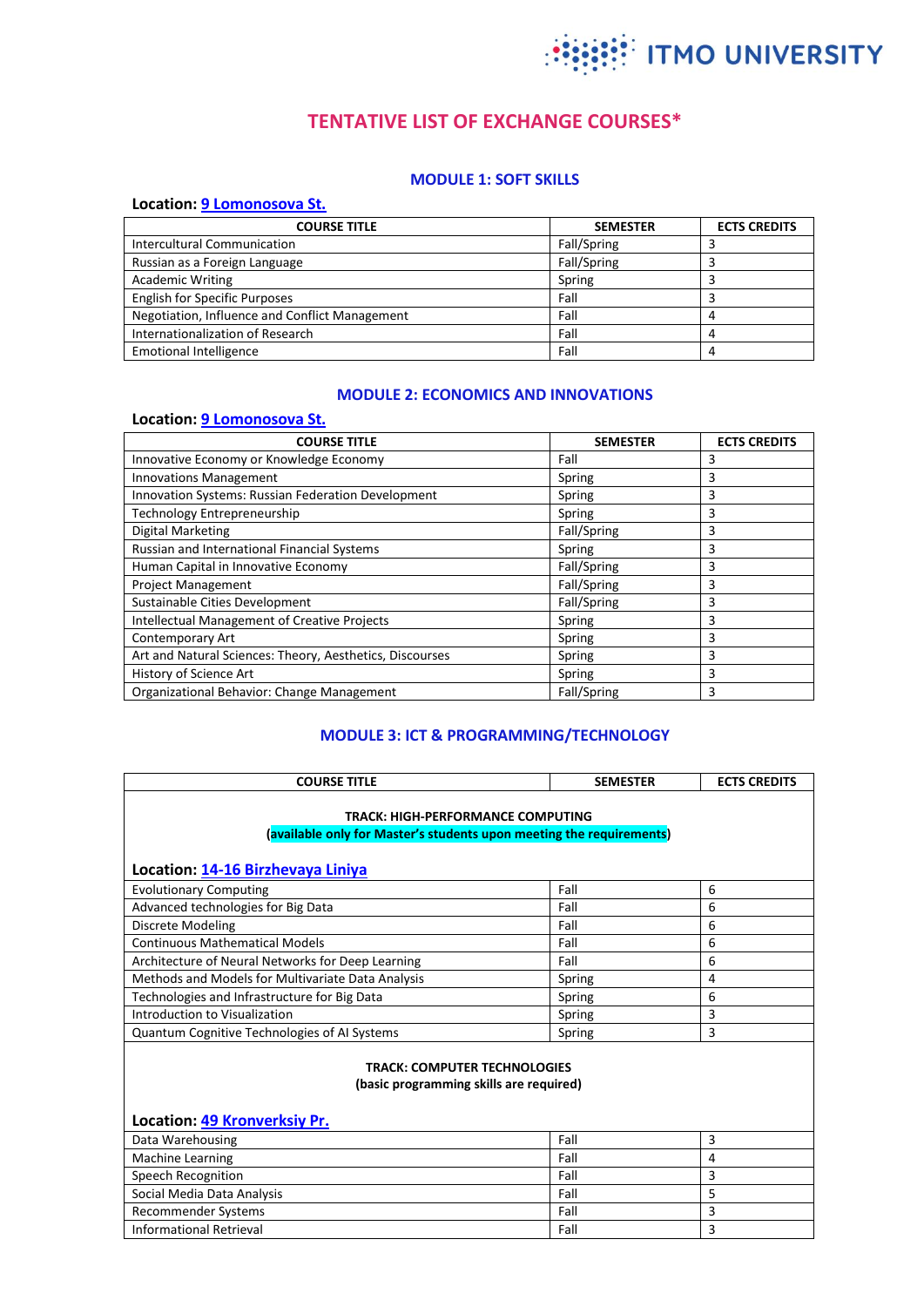

| <b>Image Processing</b>                     | Fall   |  |
|---------------------------------------------|--------|--|
| Database Design and Development             | Spring |  |
| Ethics in Science and Technology            | Spring |  |
| <b>Information Design</b>                   | Spring |  |
| <b>Big Data and Humanities</b>              | Spring |  |
| <b>Quantitative and Qualitative Methods</b> | Spring |  |
| Programming Languages                       | Spring |  |
| Natural language Processing                 | Spring |  |

#### **TRACK: MECHATRONICS AND ROBOTICS (basic knowledge in mechanics, mathematics and physics is required)**

## **Location[: 14-16 Pereulok Grivtsova](http://en.ifmo.ru/en/map/2/per._Grivtsova,_14-16.htm)**

| Modern Control Theory                                | Fall   | 3 |
|------------------------------------------------------|--------|---|
| Microprocessor Systems                               | Fall   | 3 |
| <b>Control Instrumentation</b>                       | Fall   | 3 |
| <b>Object Oriented Programming</b>                   | Fall   | 6 |
| <b>Control of Mechatronic Machines</b>               | Fall   | 6 |
| Simulation of a Mechatronic Machine                  | Fall   | 3 |
| <b>Materials in Mechatronics Systems</b>             | Fall   | 3 |
| Theory of Inventive Problem Solving                  | Fall   | 3 |
| Human Machine Interface (Applied Data Communication) | Fall   | 3 |
| <b>Cyber Physical Systems and Technologies</b>       | Spring | 3 |
| Modeling and Control of Robotic Systems              | Spring | 3 |
| Robotic Systems Hardware                             | Spring | 3 |
| <b>Control Systems Programming</b>                   | Spring | 3 |
| Biomechatronic Systems Development                   | Spring | 3 |
| <b>Automated Construction Systems</b>                | Spring | 3 |
| <b>Smart Materials in Mechatronics</b>               | Spring | 3 |
| <b>Construction of Mechatronic Modules</b>           | Spring | 6 |
| Adaptive and Robust Control                          | Spring | 3 |
| <b>Robot Sensing Systems</b>                         | Spring | 3 |
| Modeling and Control of Mechatronic Machines         | Spring | 3 |
| <b>Dynamics of Robotic Systems</b>                   | Spring | 3 |
| <b>CAD Systems</b>                                   | Spring | 3 |

#### **TRACK: INFORMATION SECURITY**

#### **Location[: 9 Lomonosova St.](http://en.ifmo.ru/en/map/5/ul._Lomonosova,_9.htm)**

| <b>Information Security Laws and Regulations</b> | Spring | 3 |
|--------------------------------------------------|--------|---|
| <b>Information Security Risk Management</b>      | Spring | 3 |
| <b>Operating Systems</b>                         | Spring |   |
| Web Software Development                         | Spring | 3 |
| Database Security                                | Spring |   |
| Side-Channel Attacks and Modern Cryptanalysis    | Spring | 3 |
| <b>Scalable Cloud Computing</b>                  | Fall   | 3 |
| <b>Network Security</b>                          | Fall   | 3 |
| Computer Networks II - Advanced Features         | Fall   | 3 |
| Cryptography And Data Security                   | Fall   | 3 |
| <b>Mobile Systems Security</b>                   | Fall   | 3 |

#### **TRACK: ENVIRONMENTAL MANAGEMENT**

## **Location[: 9 Lomonosova St.](http://en.ifmo.ru/en/map/5/ul._Lomonosova,_9.htm)**

| Corporate Environmental Management    | Fall/Spring |  |
|---------------------------------------|-------------|--|
| <b>Environmental Auditing</b>         | Fall/Spring |  |
| Organization of Cleaner Manufacturing | Spring      |  |

#### **TRACK: BIOCHEMISTRY**

**(basic knowledge in chemistry, biotechnology, chemical engineering is required)**

## **Location[: 9 Lomonosova St.](http://en.ifmo.ru/en/map/5/ul._Lomonosova,_9.htm)** Molecularly Organized Systems Spring 3 and Spring 3 and Spring 3 and Spring 3 and Spring 3 and Spring 3 and Spring 3 and Spring 3 and Spring 3 and Spring 3 and Spring 3 and Spring 3 and Spring 3 and Spring 3 and Spring 3 a